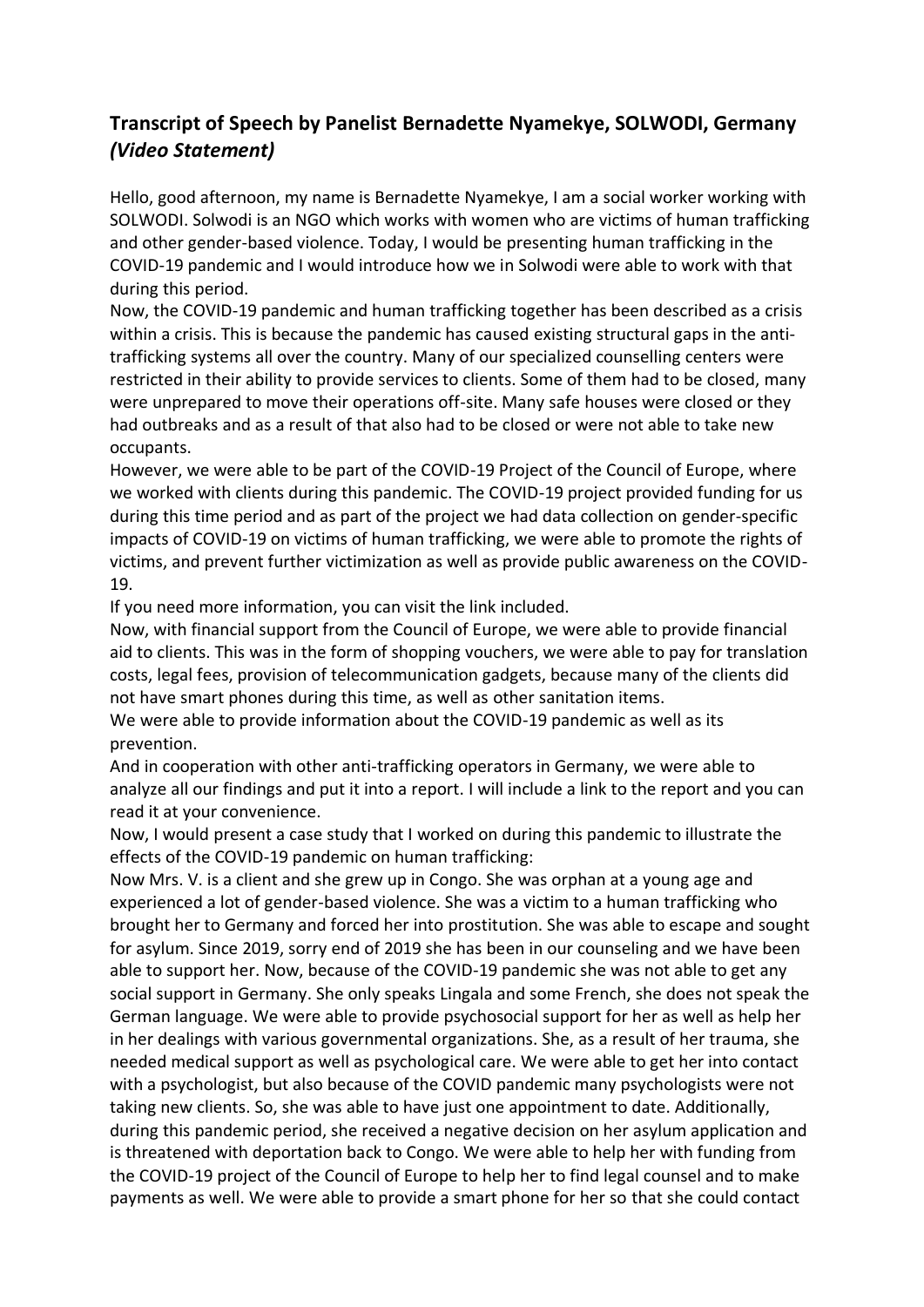us and we were able to have online counselling sessions. We were able to apply for safe accommodation for her from the city of Bonn, and also to help with information about the COVID-19 pandemic.

Now, the questions that we usually get is how we get in touch with our clients. AS a result OF the banning of prostitution, many of our clients had no work, they had no place to live and had no financial support. So many of them were interested in exiting prostitution during this COVID, pandemic time. We also had contacts from the police, because, of course, there was an increase in gender-based violence during this time. We had calls from hospitals as well as other counselling centers. We had contacts through safe houses, as well as selfinitiated contacts from clients. Now, we were able to keep in contact with our clients by changing our mode of operation. We had an increase in online counselling sessions, we involved the services of online translation services, so that we could talk to clients who did not speak English or German, there were conference calls, increase in conference calls, the use of WhatsApp, we were able to find safe accommodation for our clients by finding hostels or hotels for them to stay in. There was in increase, of course, in financial aid applications by "Jobcenter" or "Sozialamt". Increase in searches for job trainings, as well as more welfarechecks to find out about clients who we knew were working in the prostitution and if they were ok and if they needed any support from us.

Like I said before, there had been an increase in clients who were exiting prostitution during this time. And this affected them very negatively, because in addition to the COVID pandemic and the fears that it comes with, they also experienced financial hardship. Many of them were living on the premises of brothels and when the brothels were closed, they had to leave. And so we had to had an increase search for accommodation for them. Now, like I said before, there was a lot of need for application pf financial aid during this time. However, this was sometimes very difficult, because many of our clients were not registered in the cities in which they lived in. They had no documents or they had no registration. Many of them also had little to no formal education and in the job search, for example, it is always very difficult, you cannot put prostitution as a former job that the person has done, so this was a hindrance to us. However, we were able to help our clients find trainings and those who lacked documents applied for documents to embassies as well as liaison with government authorities to help in this regard.

Now we have some recommendations, that will improve work with women trafficking. There first and most important thing is accommodation. We realized that as a result of the banning of prostitution, especially, many of our victims of human trafficking were without accommodation. Also, it is important when police rescues victims of human trafficking that they get safe places where they don't have to worry and where they can be stabilized. It is very important that the access to financial aid is made easier for clients, especially those who are non-EU-citizens. Access to social benefits for third nationals should really be facilitated.

There should be better access to health care, especially to psychological care, as well as better legal and residential protection for victims of human trafficking. During the stabilization period, it's important that financial aid is guaranteed.

I's also important that gender-specific work during this time especially with victims of human trafficking is pandemic-tailored.

With more funding for specialized counselling centers and training especially for social workers doing street work or outreach programs.

Thank you very much for your attention, bye bye.